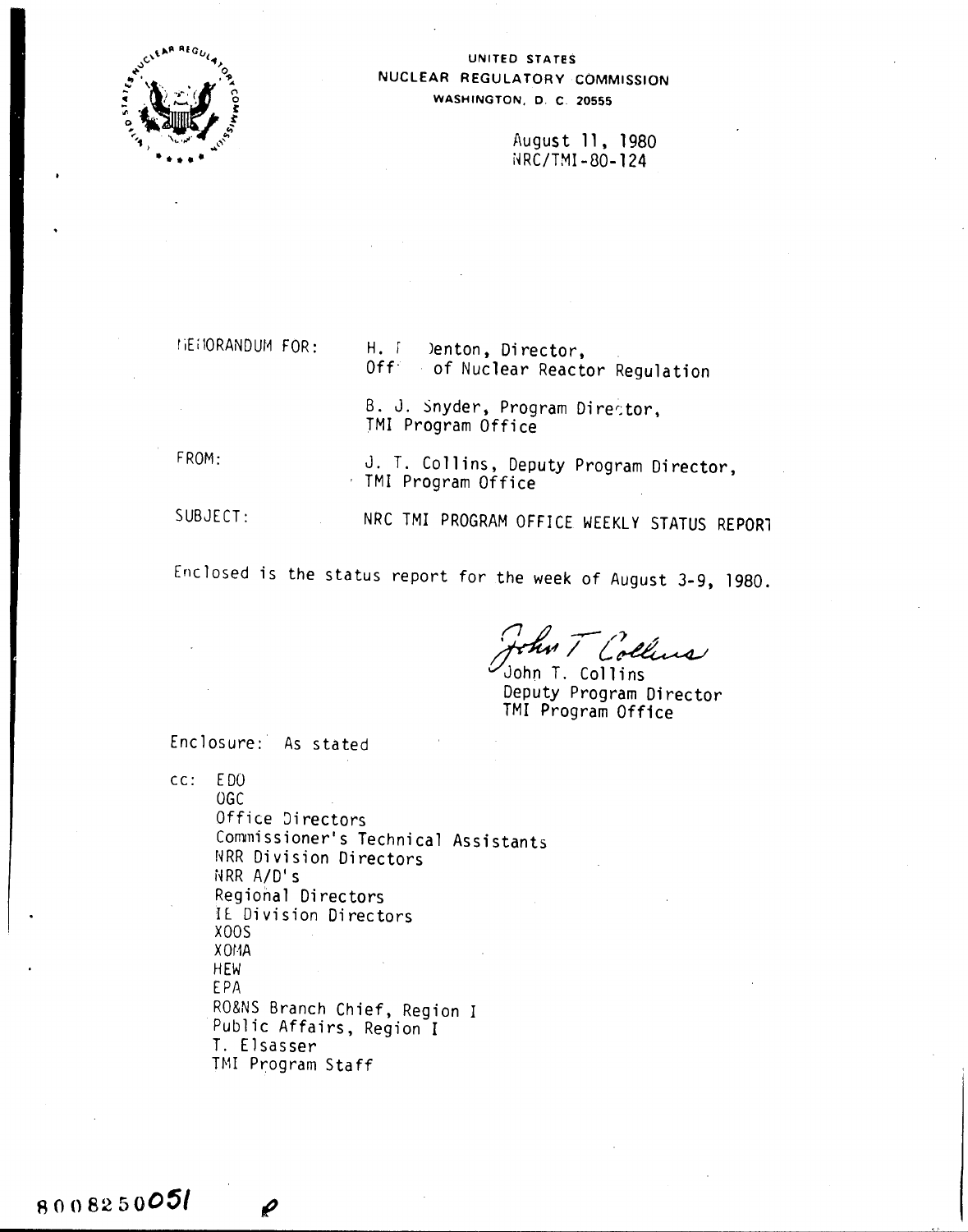## NRC TMI PROGRAM OFFICE WEEKLY STATUS REPORT

Week of August 3-9, 1980

**- -~ \_\_ ~ ...•" 0'""- ••• \_**

### Plant Status

•

Core .Cooling Mode: Cyclic natural circulation in the "A" reactor coolant system (RCS) loop via the "A" once through steam generator (OTSG), steaming to the main condenser, and RCS loop-A and B cyclic natural circulation to reactor building ambient.

Available Core Cooling Modes: OTSG "B" to the main condenser; long-term cooling "B" (OTSG-B); decay heat removal.

RCS Pressure Control Mode: Standby Pressure Control (SPC) System.

Backup Pressure Control Mode: Makeup system in conjunction with le. Juwn flow (Emergency use only due to suspected leaks in the seal injection system).

hajor Parameters (As of 0500, August 8, 1980) (approximate values) Average Incore Thermocouples: 141°F Maximum Incore Thermocouple: 186°F

RCS Loop Temperatures:

| Hot Leg      | 139°F        | $142^{\circ}$ F      |
|--------------|--------------|----------------------|
| Cold Leg (1) | 97°F         | $100$ $F$            |
| (2)          | $89^\circ$ F | $103$ <sup>o</sup> F |

RCS Pressure: 94 psig (Heise) 96 psig (DVM-controlling)

Pressurizer Temperature: 90°F

Reactor Building: Temperature: 86°F Water level: Elevation 290.4 ft. (7.9 ft. from floor) via penetration 401 manometer Pressure: -0.6 psig (Heise) Concentration:  $1.38 \times 10^{-3}$  uCi/cc (Kr-85)

Environmental & Effluent Information

1. Liquid effluents from TMI-l released to the Susquehanna River, after processing, were within the limits specified in Technical Specifications.

2. No liquid effluents were discharged from TMI-2.

3. Results from EPA monitoring of the environment around the TMI site were: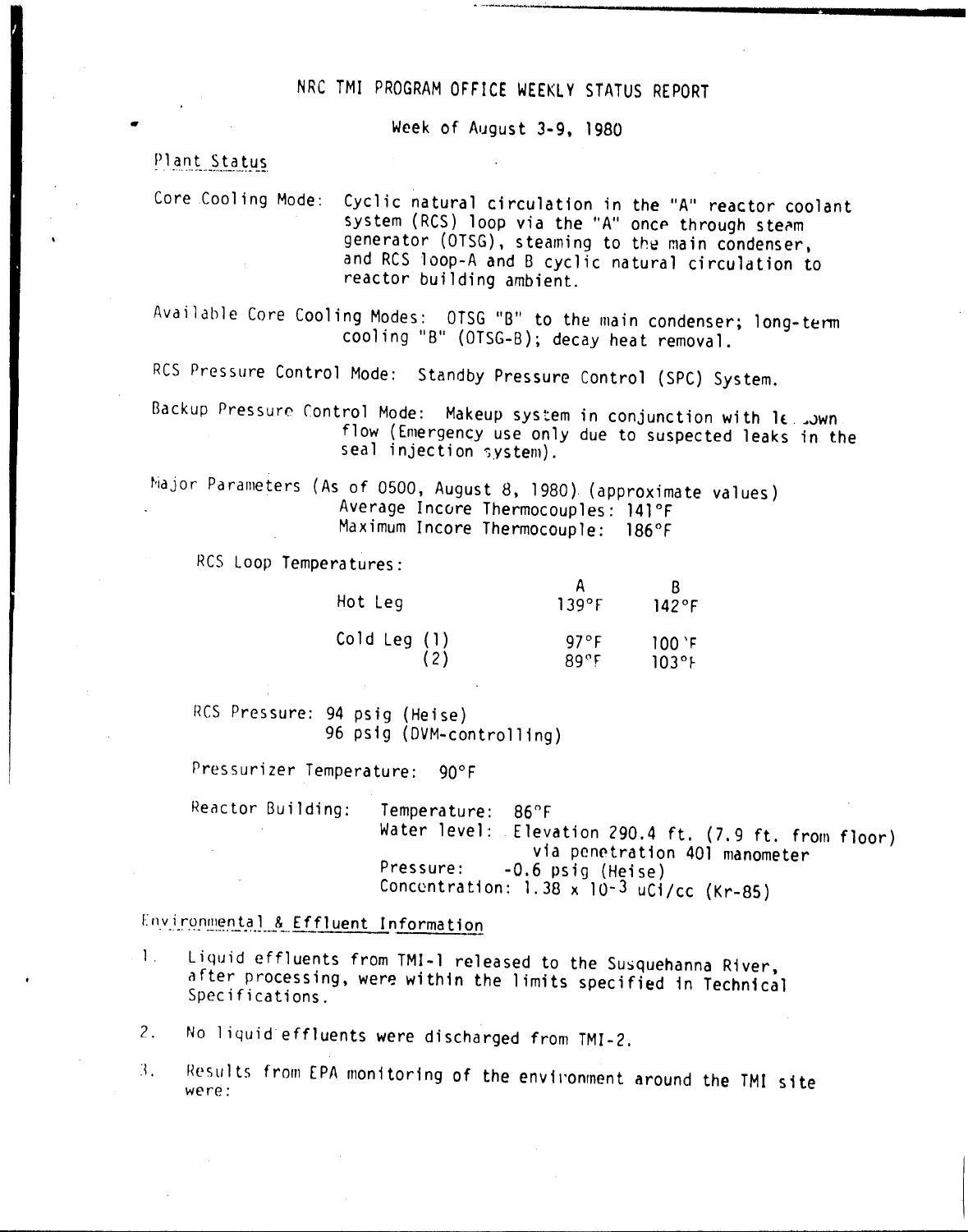The EPA measured Kr-85 concentrations (pCi/m3) at several environmental monitoring stations and reported the following results:

| Location           | $18-25$ , 1980<br>(DCI/m3) | July 25-August 1, 1980<br>(DCI/m3) |
|--------------------|----------------------------|------------------------------------|
| Bainbridge         | 24                         | 64                                 |
| Goldsboro          | 24                         | 31                                 |
| Observation Center | 27                         | 37                                 |
| Middletown         | 23                         | 43                                 |
| Hills Island       | 27                         | Data not available                 |

EPA environmental stations registered background levels for air particulate and water samples. Gamma scan results for all sampling locations were negative.

Instantaneous dirpct radiation readings showed an average level of 0.013 mram/hr for the 18 monitoring stations.

## 4. NRC Environmental Data

The following are the NRC air sample analytical results for  $\sim$   $\sim$ the onsite continuous air sampler:

| Sample         | Period                         | $1 - 131$<br>(uCi/cc) | $Cs - 137$<br>(uCi/cc) |
|----------------|--------------------------------|-----------------------|------------------------|
| <b>HPR-227</b> | July 30 - August $6, 19$ $P^r$ | $< 6.9E - 14$         | $5.9E - 14$            |

No reactor related radioactivity was d tected.

Environmental TLO measurements for the p"riod July 2 to July 31,1980, indicate ganma radiation t, be at the natural background levels. Fifty-seven TLD's regi-tered doses ranging from 0.11 mR/day to 0.18 mR/day. Average do e was 0.14 mR/day. These dose rates are consistent with natural oackground radiation in the TMI area.

### $5.$ Radioactive Material and Radwaste Shipments were as follows:

- On Monday, August 4, 1980, a 40 ml Unit 2 reactor coolant sample and a 250 ml EPICOR II effluent sample were shipped to Babcock & Wilcox (B&W), Lynchburg, Virginia.
- On Tuesday, August 5, 1980, a dirt sample from the EPICOR I  $\overline{\phantom{a}}$ shield storage area was sent to Science Applications Incorporated (SAI), Rockville, Maryland.
- On Tuesday, August 5, 1980, two Unit 2 bleed tank samples from  $\ddot{\phantom{1}}$ RCBT+B and RCBT-C were sent to the Oak Ridge National Laboratory, Oak Ridge, Tennessee.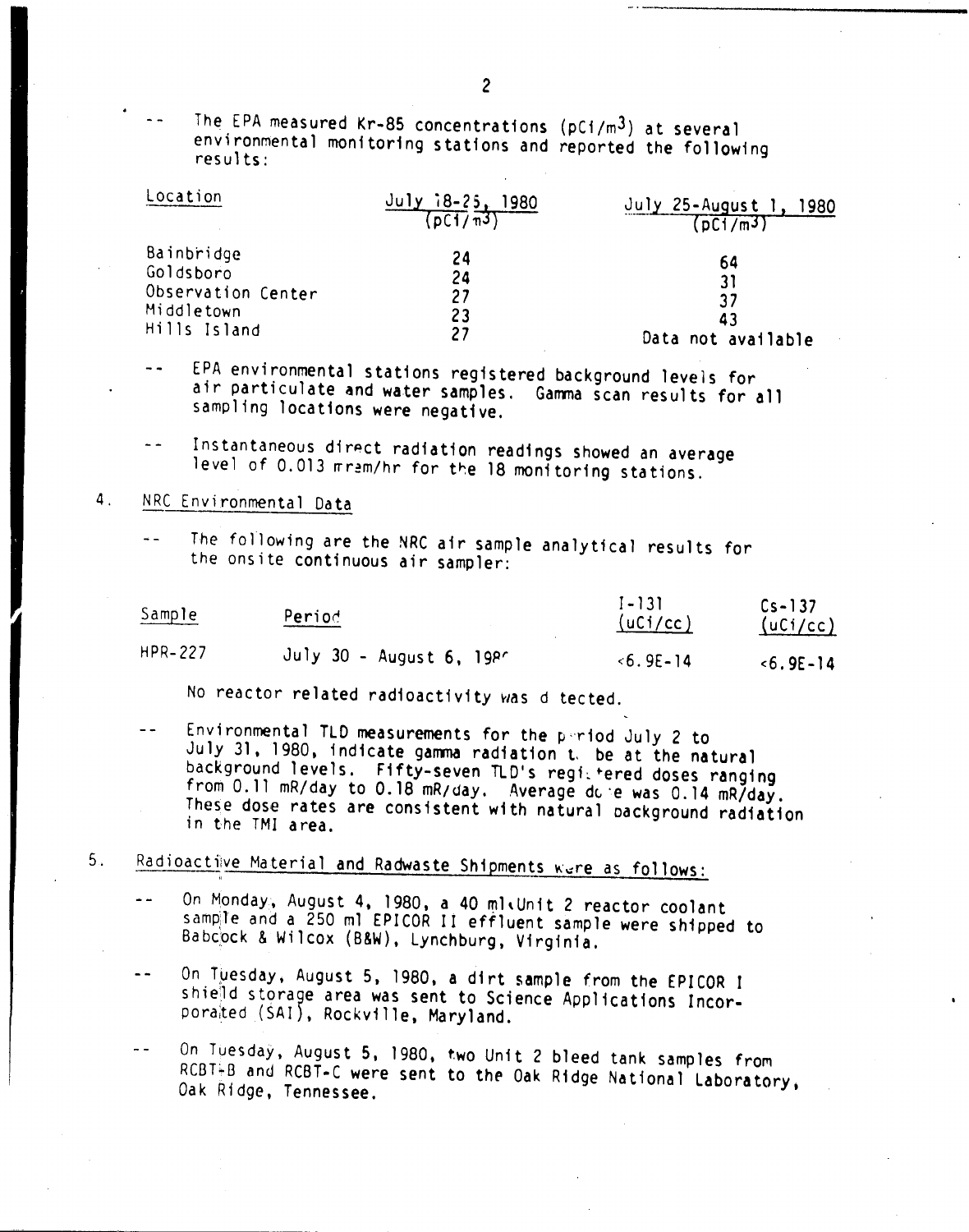- On Juesday, August 5, 1980, Smear Samples from the Unit 2 reactor building and shoe covers used by entry personnel were shipped to Exxon Nuclear Laboratories, Idaho Falls, Idaho.
- On Tuesday, August 5, 1980, an EPICOR I dewatered resin liner (0-19) was shipped to Nuclear Engineering Company, Inc., Richland, Washington.
- On Thursday, August 7, 1980, an EPICOR I dewatered resin liner  $\sim$   $\sim$ (P-l0) was shipped to Nuclear Engineering Company, Incorporated, Richland, Washington.
- On Friday, August 8, 1980, an air sample from Unit 2 auxiliary  $\mathbf{L}$ building, AMS B-4, was sent to Science Applications Incorporated (SAI), Rockville, Maryland.
- On Friday, August 8, 1980, a 1000 ml sample of Unit 1 waste evaporator condensate storage tank-A was sent to Teledyne Isotopes, Westwood, New Jersey.

## Major Activities This Week

#### 1. EPICOR II System

.\

The total process effort as of August 6, 1980, is 474,000 gallons. A restart of EPICOR II is scheduled for Monday, August 11, 1980, to process approximately 28,000 gallons from the reactor coolant bleed tank 'B'. The accumulated RCBT 'B' water is due to general decontamination flushing and tank transfers. The processing is expected to be completed for the scheduled two week outage beginning August 13, 1980. The major work effort is to improve personnel safety related items.

#### 2. Reactor Building Purge

The Deputy Program Director of the TMI Program Office has authorized the licensee to release up to '2 curies of Kr-85 per week. Continued purging of small quantities of Kr-85 is required to release Kr-85 which continues to accumulate in the reactor building. Krypton-85 sources include the waste gas decay tanks in the aux. liary building and offgassing from the water in the reactor building sump. Krypton concentrations in the reactor building are being kept as low as possible to minimize exposure to reactor building entry teams.

#### 3. Reactor Building Entry

The second post-accident entry into the Umit 2 reactor building is scheduled for August 15, 1980. The entry will be made by four individuals and will include surveys of the upper level of the "eactor building. The planned duration of the entry is 40 minutes. The entry team will wear protective clothing similar to the type worn during the first entry. The self-contained air breathing unit